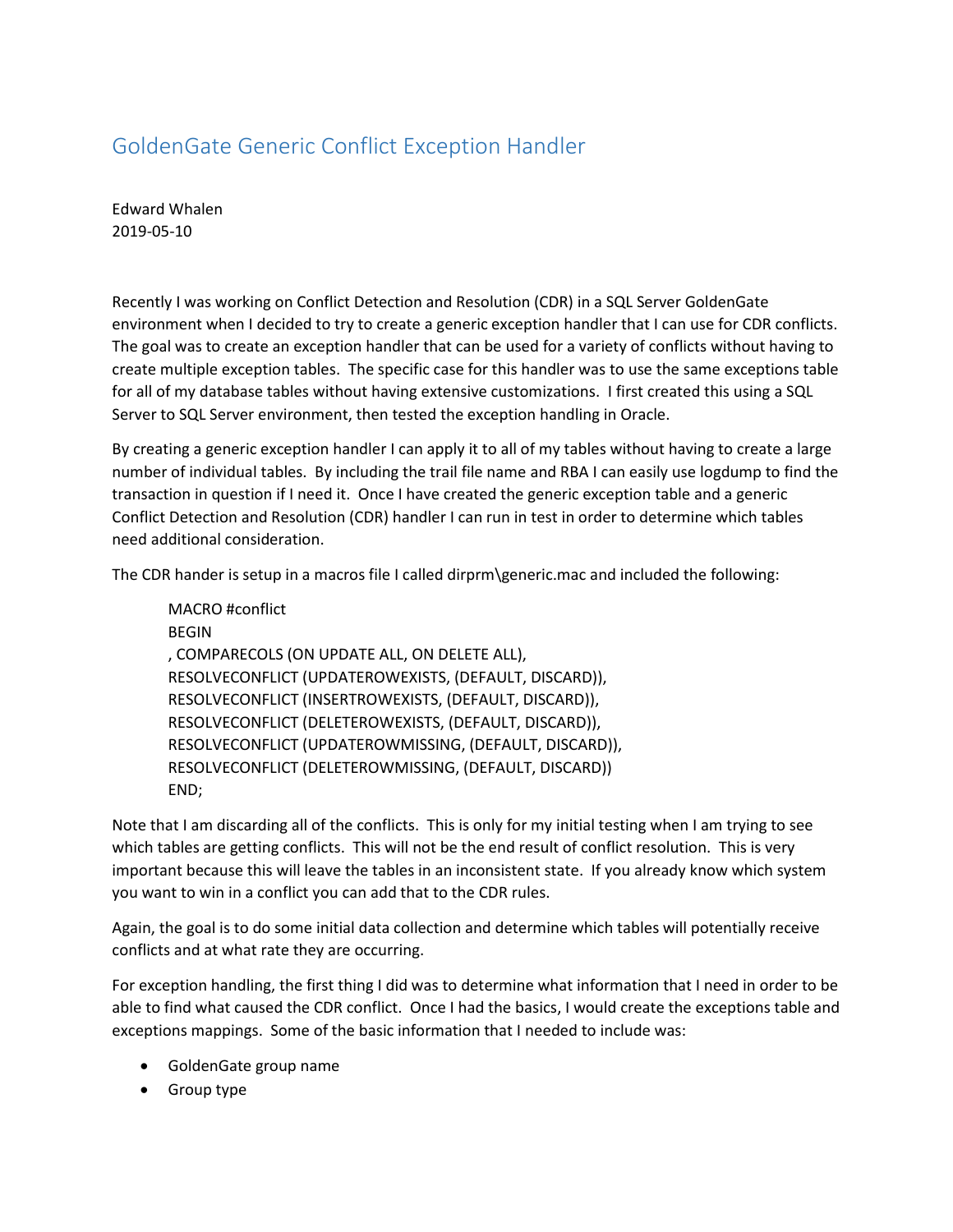- Hostname
- Database Name
- Table Name
- The error that was generated (if any)
- The operation type
- How to find the location in the trail file for the offending statement

I would have liked to log the user as well, but that information is not captured in GoldenGate for SQL Server. In addition, it would have been nice to capture the result of the conflict, but that was not easily achieved. I didn't care to save the actual records of the operation, but I was unable to get the exception handler to work properly without including INSERTALLRECORDS. I did this at the end, but the table columns are not mapped to the generic exceptions table, so they are ignored.

The exceptions handling macro is also included in the file .\dirprm\generic.mac and looks like this:

```
MACRO #exceptions
BEGIN
, TARGET ogg.exceptions -- on Oracle ggadmin.exceptions
, EXCEPTIONSONLY
, COLMAP (
groupname = @GETENV ('GGENVIRONMENT', 'GROUPNAME')
, grouptype = @GETENV ('GGENVIRONMENT', 'GROUPTYPE')
, hostname = @GETENV ('GGENVIRONMENT', 'HOSTNAME')
, database_name = @GETENV ('DBENVIRONMENT', 'DBNAME')
, table_name = @GETENV ('GGHEADER', 'TABLENAME')
, errno = @GETENV ('LASTERR', 'DBERRNUM')
, dberrmsg = @GETENV ('LASTERR', 'DBERRMSG')
, optype = @GETENV ('LASTERR', 'OPTYPE')
, errtype = @GETENV ('LASTERR', 'ERRTYPE')
, committimestamp = @GETENV ('GGHEADER', 'COMMITTIMESTAMP')
, errortime = @DATENOW()
, ggtrailfile = @GETENV ('GGFILEHEADER', 'FILENAME')
, filerba = @GETENV ('RECORD', 'FILERBA')
\lambda, INSERTALLRECORDS
```
END;

In order for the exception handling to be used, I had to include the macro file in my replicat parameter file by adding the line:

INCLUDE .\dirprm\generic.mac

The table creation scripts are for SQL Server:

```
create table ogg.exceptions
( 
groupname varchar(10)
```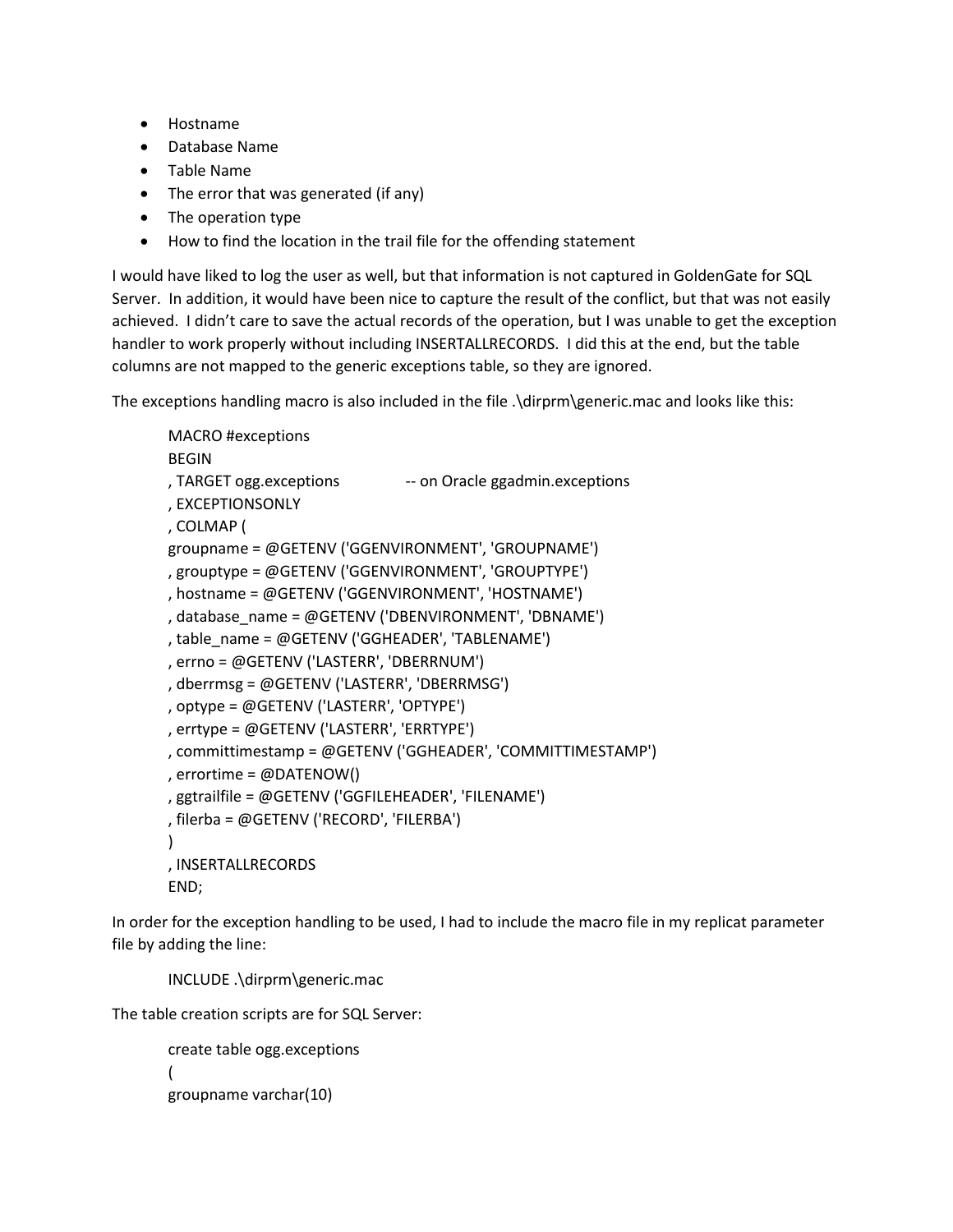```
, grouptype varchar(10)
```
- , hostname varchar(40)
- , database\_name varchar(40)
- , table\_name varchar(61)
- , errno int
- , dberrmsg varchar(4000)
- , optype varchar(20)
- , errtype varchar(20)
- , committimestamp datetime
- , errortime datetime
- , ggtrailfile varchar(40)
- , filerba int
- );

The table creation script for Oracle is:

```
create table ggadmin.exceptions
```
(

- groupname varchar2(10)
- , grouptype varchar2(10)
- , hostname varchar2(40)
- , database\_name varchar2(40)
- , table\_name varchar2(61)
- , errno int
- , dberrmsg varchar2(4000)
- , optype varchar2(20)
- , errtype varchar2(20)
- , committimestamp timestamp
- , errortime timestamp
- , ggtrailfile varchar2(40)
- , filerba int

);

For conflict resolution to work, before images must be taken for update and delete statements. This is placed in the extract file:

TABLE soe.\* GETBEFORECOLS( ON UPDATE ALL, ON DELETE ALL), FETCHCOLS(\*);

The CDR and exceptions handlers are setup via macros in the replicat file:

MAP SOE.TEST1, TARGET SOE.TEST1 #conflict(); MAP SOE.TEST1 #exceptions();

Upon CDR detecting a conflict, the exception table will be populated with enough information to find the point in the trail file where the offending transaction is found.

| <b>Results Research</b> Messages |           |                  |  |                                                |           |  |                                                   |        |  |                                                                          |           |             |         |
|----------------------------------|-----------|------------------|--|------------------------------------------------|-----------|--|---------------------------------------------------|--------|--|--------------------------------------------------------------------------|-----------|-------------|---------|
|                                  | groupname | grouptype        |  | hostname database name table name emno dbemmsg |           |  |                                                   | optype |  | entype committimestamp                                                   | errortime | agtrailfile | filerba |
|                                  | REP01     | REPLICAT Ed-Dell |  | target                                         | dbo.test1 |  | 100 ISQL error 100 (0x64) No data found DELETE DB |        |  | 2016-03-30 22:34:58.883 2016-03-30 22:35:05.000 . \dirdat\1R000070 10195 |           |             |         |